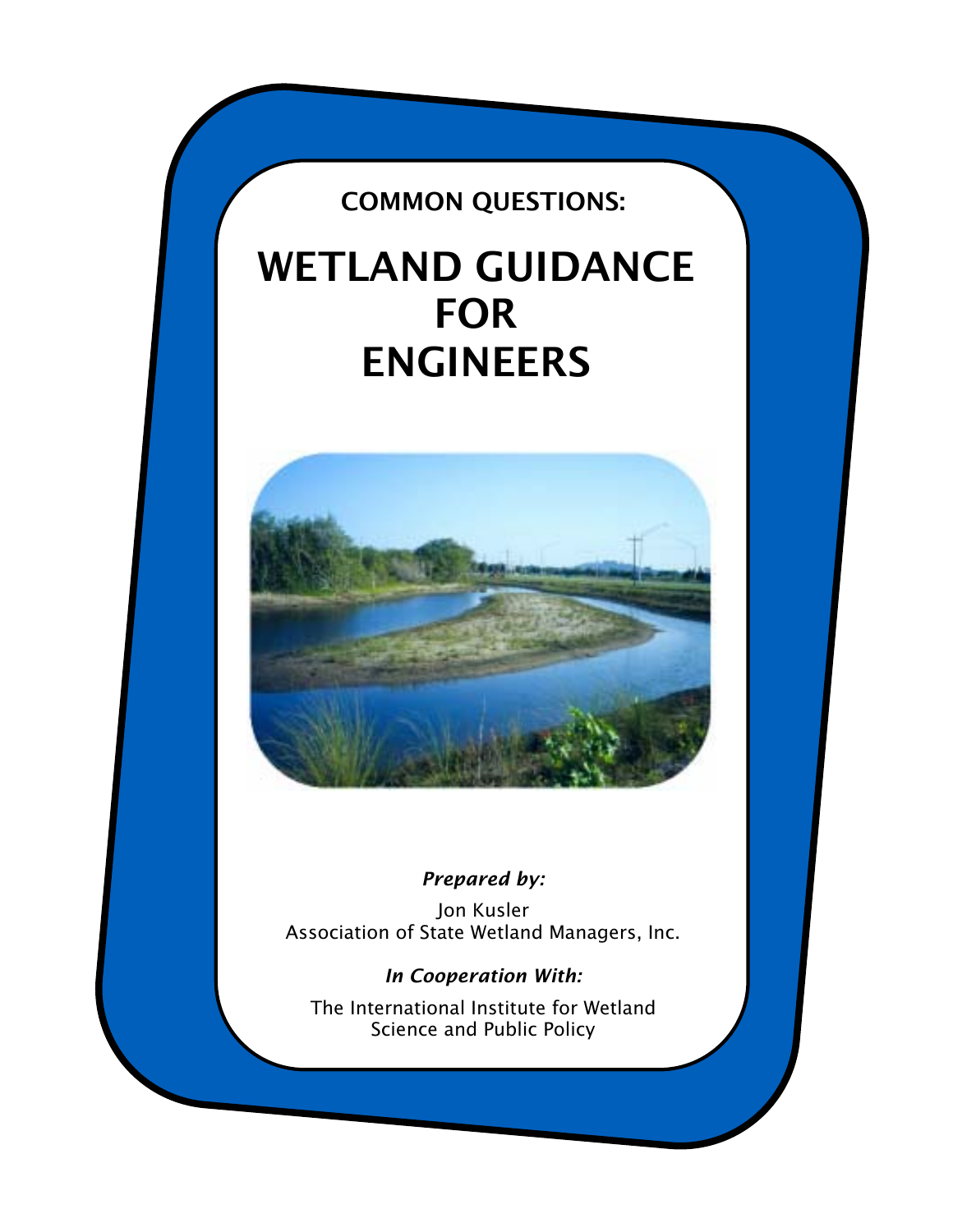# PREFACE

This guide is designed for engineers (civil, sanitary, other) wishing to undertake activities which may impact wetlands or who wish to utilize wetlands in meeting various project goals (e.g., pollution control). It addresses frequently asked engineering-related questions concerning wetland protection, restoration, and construction. A selected bibliography and list of web sites provide the reader with more information concerning specific subjects. We also draw your attention, particularly, to other more specific guides in this series which deal with federal, state, and local regulatory programs, wetland assessment, wetland restoration, stream restoration, wetlands and watershed management, and legal issues.

Funding for this publication has been provided by the U.S. Environmental Protection Agency, Region 2, Division of Wetlands. However, the opinions expressed in the document are the author's and do not necessarily reflect the view of the sponsoring organizations and groups.

*Photos in this report are mostly derived from websites. Please let us know, if you do not wish your photo to be included in this brochure.* 

*Cover photo by Mark Sramek, National Oceanic and Atmospheric Administration Restoration Center, SE Region http://www.photolib.noaa.gov/habrest/r0022904.htm* 

*Photos on pages 1, 5, 10 by Jon Kusler, Association of State Wetland Mangers, Inc., Berne, New York* 

*Photo on page 2, Source Unknown* 

*Photo on page 4 by Middle South Platte River Wetlands Mitigation Bank, The Need for Mitigation. http://www.coloradowetlandbank.com/pages/genoverview.html* 

*Map on page 6 by New York Department of Environmental Conservation* 

*Photo on page 9 Source Unknown*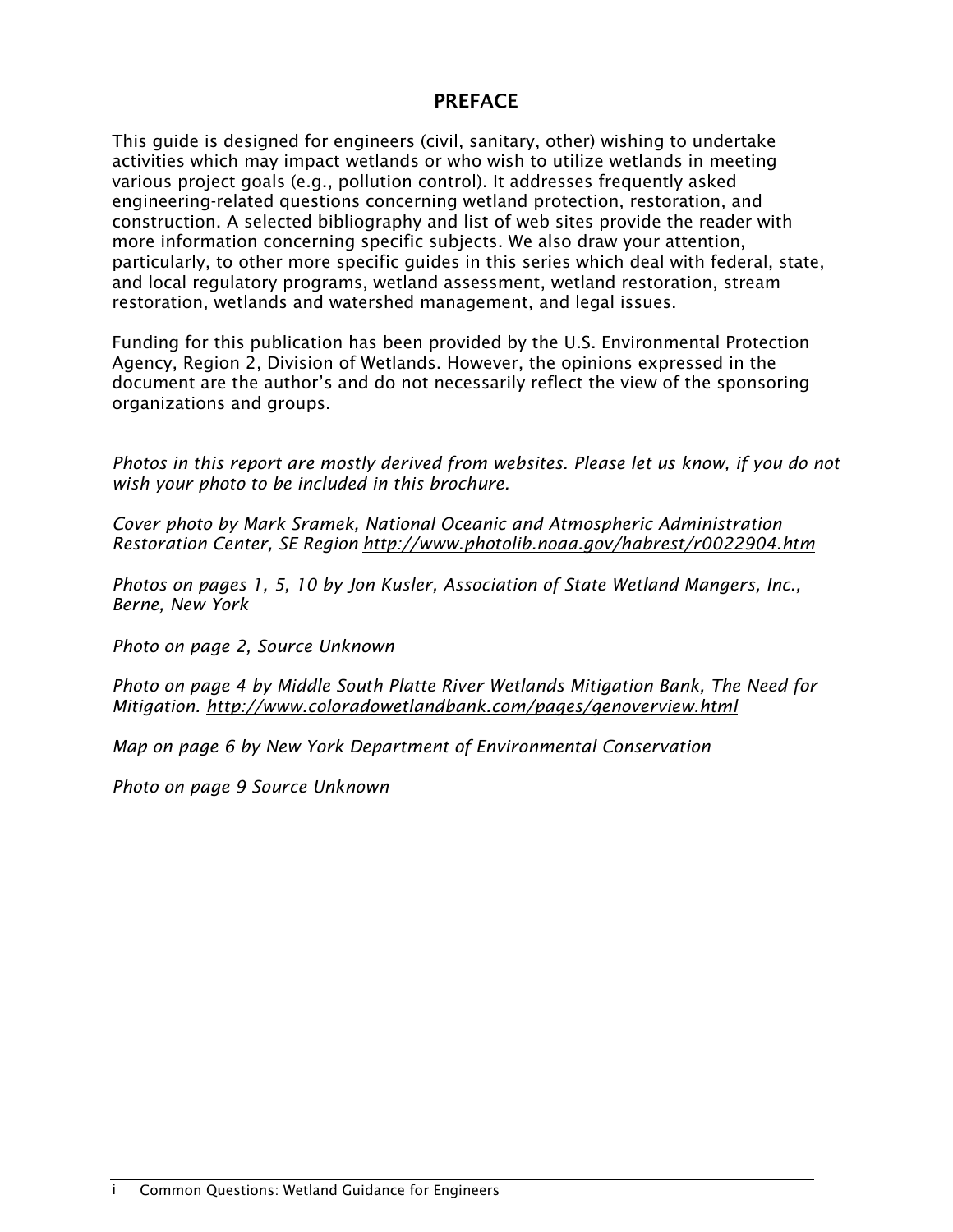# COMMON QUESTIONS: WETLAND GUIDANCE FOR ENGINEERS

#### Do I, as an engineer, need to be concerned about wetlands in project planning?

#### A. Often, yes.

If you are planning an activity or structure in or near a wetland, you may be able to utilize natural, created, or enhanced wetlands to help achieve your project goals. For example, an existing, restored, constructed or enhanced wetland may store floodwaters for flood control or stormwater purposes. An existing, restored, constructed, or enhanced wetland may reduce water pollution for a water supply reservoir, stormwater management facility, or a lake, river or stream. An existing or constructed wetland may reduce erosion and sediment problems for adjacent development project. An existing, restored or constructed wetland may provide recreation and ecotourism opportunities for a subdivision or municipal government.

In many instances you will also need a federal, state, and sometimes a local regulatory permit if you are proposing to construct a road, dam, stormwater detention area, dike, levee, utility pipeline, or structure in a wetland, to place a fill in a wetland, to drain a wetland, or to conduct other activities in a wetland which damage or destroy a wetland. To obtain a permit you will typically need to show that the proposed activity could not be practically undertaken at another location, the measures are undertaken to reduce impacts, and that (in many instances) measures are also taken to compensate for impacts.

Even if you are not subject to regulatory permit requirements, you may need to prepare a federal Environmental Impact Statement or a comparable state or local impact statement if you are undertaking an activity which may damage or destroy a wetland.

If you are planning an activity or structure in a wetland, you will also need to address potential flooding, erosion, and soil bearing capacity problems which may affect your activity or structure. You will also need to be concerned with potential legal liability if your project may increase potential flooding and other problems on other properties.



*Wetlands can be an asset to nearby development*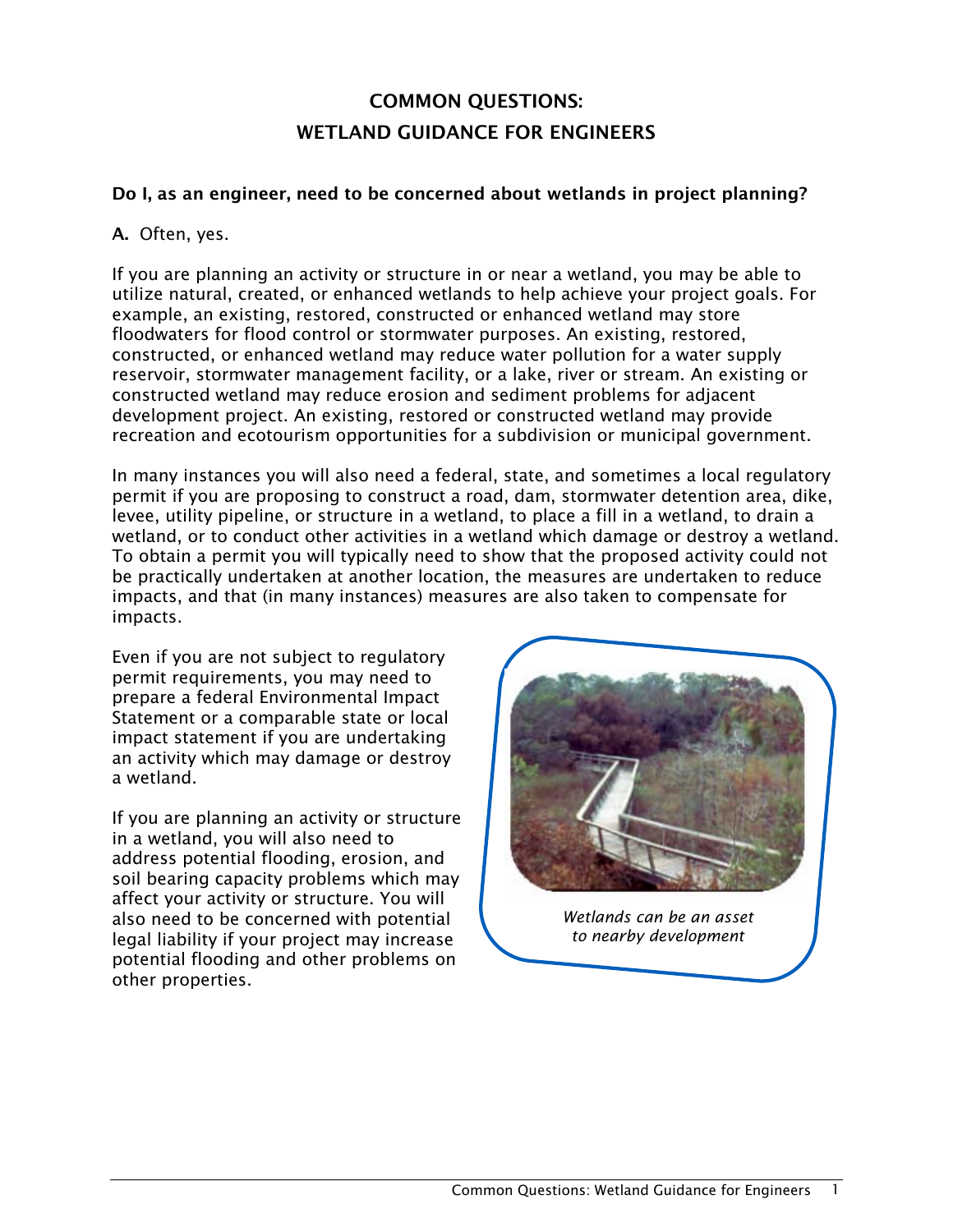## May you be held liable for increasing naturally occurring flood or erosion hazards on other lands caused by an activity in a wetland?

A. You can be held legally liable by your client or third parties if your project increases erosion or flood hazards on adjacent lands by obstructing flood flows in a wetland, floodplain, or stream. Courts have often held governmental units and private individuals liable for increasing flood or erosion hazards on private lands. See J. Kusler, Landowner Liability for Draining or Filling Wetlands (question and answer brochure in this series). Liability often occurs as governments and individuals construct roads, bridges, ditches, sidewalks, dikes, levees, stormwater systems and other government facilities which alter and increase natural runoff or erosion. Courts have held government units and individuals liable under a variety of legal theories including riparian rights, nuisance, trespass, negligence, strict liability, and "taking" private property without payment of just compensation (governmental units only).

# What is a wetland?

A. A number of slightly different definitions of wetland are used in federal, state, and local regulatory, planning, and other management programs. There is no universally accepted definition of "wetland". But, most definitions are quite similar. Slightly different definitions are used by the U.S. Fish and Wildlife Service (FWS) for the National Wetland Inventory (NWI) for wetland mapping, the USDA Natural Resources Conservation Service for the Wetland Reserve and Swampbuster Programs, and the U.S. Army Corps of Engineers (Corps) for Section 404 and Section 10 regulatory permitting. States and local governments also often have their own wetland definitions.

Despite small differences, regulatory and other statutes and regulations usually define wetlands in similar ways. Wetlands are typically defined as areas subject to high ground water or surface inundation resulting in the growth of hydrophytic plants and the development of hydric soils. The vast majority of wetland maps and delineations utilizing the various definitions overlap. Differences, however, appear along the deep water boundary because some definitions limit wetlands to areas of shallow inundation while others extend the wetland boundary to two to six meters. Differences also appear along the upland boundary for low gradient wetlands and for wetlands subject



to infrequent inundation such as some flats and depressional wetlands. Here the number of days of inundation, the precise mixture of hydrophytic and upland plants, and the precise soil characteristics make a difference in the location of the boundary.

# Why are wetlands regulated at federal, state, and local levels?

A. Alteration or destruction of wetlands is regulated because wetlands have substantial functions of value to society. Activities in wetlands are also subject to a variety of natural hazards and may increase natural hazards on other lands as discussed above.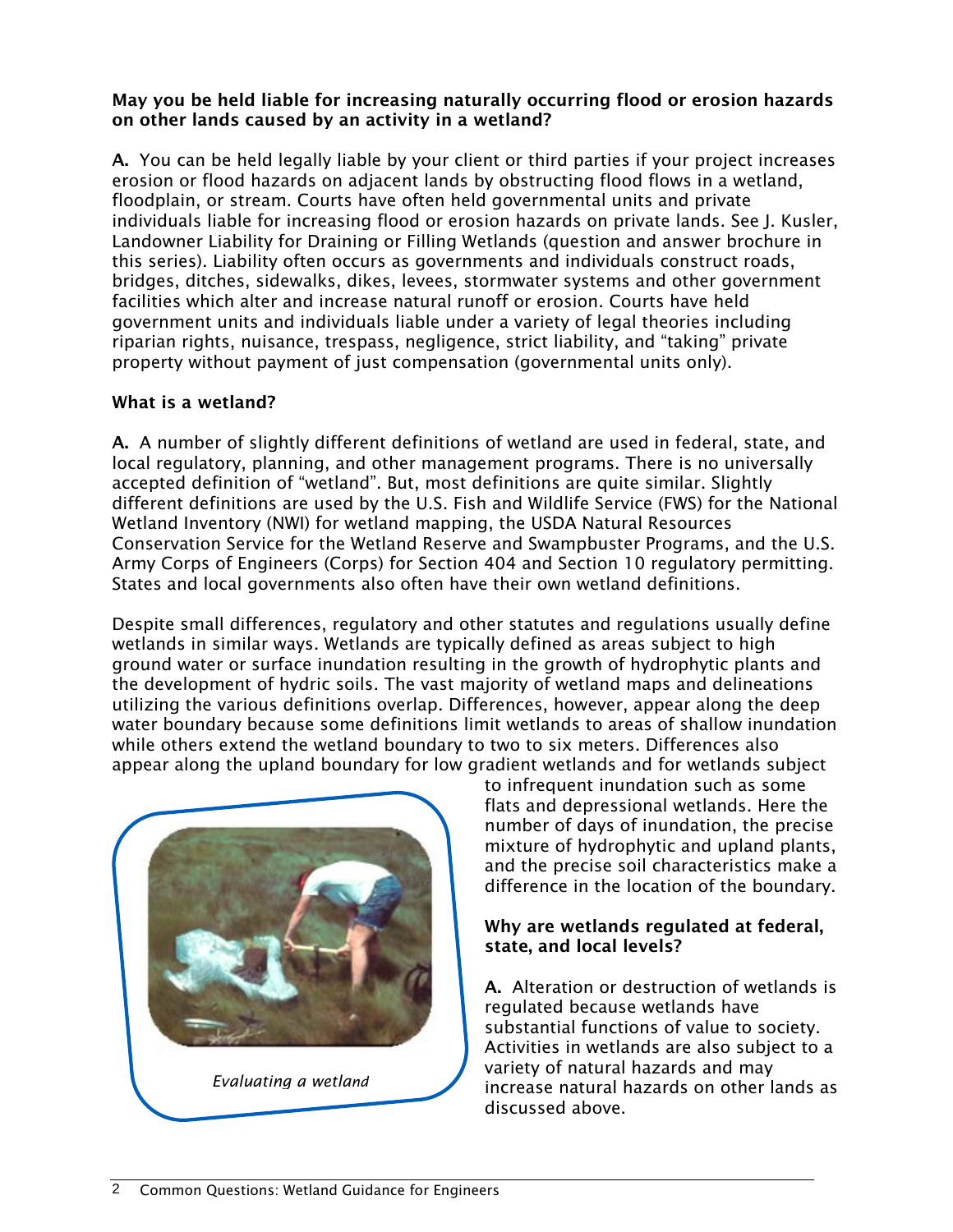# Do I need a permit for all types of activities in wetlands?

A. No. Regulations typically exempt many open space activities and some other activities in wetlands. Federal, state, and local programs exempt minor activities and repairs to existing facilitates even in regulated wetlands. However, major fills and some types of drainage with incidental fallback are regulated. The federal Section 404 program regulates fills but not all drainage if conducted without any incidental fallback. The federal Section 404 program and some state wetland programs have issued "general" or "nationwide" permits for many smaller activities. These do not require an individual permit but impose conditions on activities in wetlands. Regulations also typically apply to some types but not other types of wetlands. Federal, state, and local regulations apply to virtually all wetlands in or adjacent to lakes, permanent rivers, and the oceans. These areas are regulated by the federal government, states, and in some instances local governments. See other guides in this series addressing state and local regulatory programs. However, activities in many "isolated" wetlands are not regulated by the federal Section 404 program. Many smaller, freshwater wetlands are also not regulated by state and local programs.

If you are in doubt with regard to what is regulated and unregulated, in a particular instance, we suggest you contact the federal, state, and local regulatory offices which may have jurisdiction and request them to make the regulatory jurisdiction call.

#### Where do I get information concerning wetland regulators at various levels of government applicable to my site?

A. For federal regulations we recommend that you contact the following web sites:

- U.S. Army Corps of Engineers http://www.usace.army.mil/
- U.S. Environmental Protection Agency http://www.epa.gov

For state regulations we suggest you contact:

- Association of State Wetland Managers http://www.aswm.org
- Construction Industry Compliance Assistance, State Wetland Information Tool. State-by state description of state wetland programs. http://www.cicacenter.org/swift.html

For local regulations we suggest you contact your local zoning administrator or planning board.

# What regulatory standards must my project meet?

A. The regulatory standards which your project must meet will, of course, depend upon federal, state, and local regulations in effect for the specific area of your project. Regulatory standards differ somewhat from state to state and local government to local government.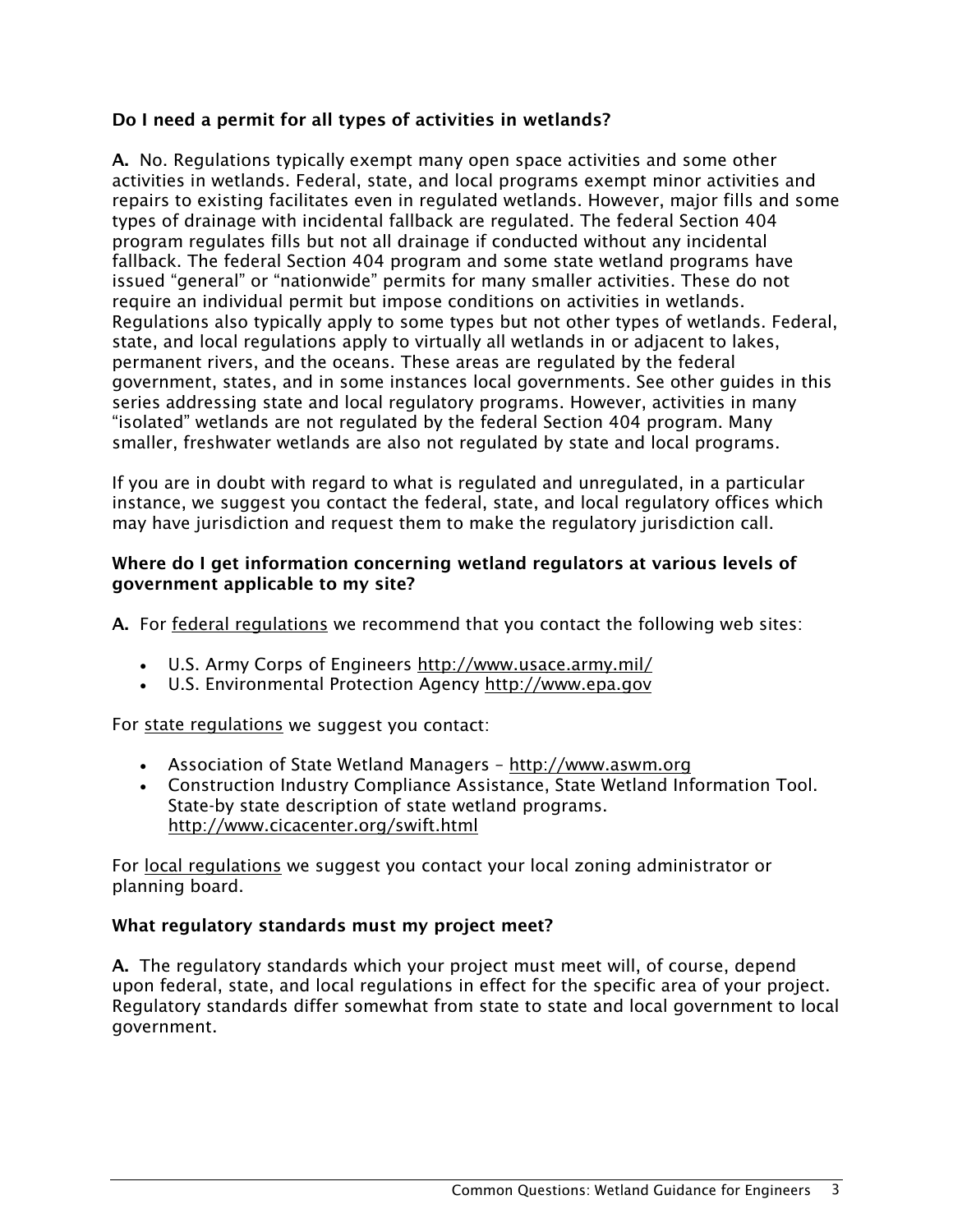If your project requires a federal Section 404 program permit, you must demonstrate that there are no practical alternatives to a wetland location and that you have taken measures to reduce impacts. You also must, in general, demonstrate that there will be no net loss of wetland functions and values. You need to demonstrate that the project will not increase flooding and other natural hazards. You must demonstrate that the project will be in the "public interest" taking into account a broad range of factors set forth in Corps and U.S. Environmental Protection Agency (EPA) guidelines.

State and local permitting criteria are more varied. Often you must demonstrate that the proposed project will not have adverse impact on specific wetland functions such as fisheries or recreational functions. You must often demonstrate no net loss of wetland functions, values, and acreage. Some local regulations prohibit all fills or drainage unless you can show that denial of a permit will deny all economic use of your entire property.

# Is it difficult to obtain a permit?

A. This depends upon the Corps of Engineers District, the state and locality, the type of the proposed activity, the size of the activity, the magnitude of its impact, whether the impact is permanent or temporary, whether compensatory mitigation is proposed and other factors.

It will often be very difficult to obtain a permit to fill, drain or otherwise destroy a large wetland. It will be very difficult or impossible to obtain a permit to alter a wetland which contains an endangered plant or animal species. It will be very difficult to obtain a permit to fill, drain, or otherwise alter a rare type of wetland such as a bog. It will often be difficult to obtain a permit to substantially alter a wetland in or adjacent to a navigable lake, river or stream. It will often be difficult to obtain a permit for a largescale activity in a wetland such as a road or solid waste disposal site which affects substantial wetland acreage.

At the federal level, most permit applications for federal Section 404 permits are ultimately issued by the Corps, usually with the attachment of conditions. At the state

level, many permits are also conditionally issued. There is less uniformity in local regulations. Some local governments prohibit most activities in wetlands; others conditionally allow a broad range of activities.

The degree and type of protection afforded isolated wetlands differs widely from state to state. Some states prohibit virtually all fills and drainage in isolated wetlands. Others limit their regulations to larger isolated wetlands and to specific types of activities. Check with your state natural resource or water agency for state regulations.

Local wetland regulations for isolated wetlands are highly varied. Local regulations often apply only to all major wetlands along lakes, rivers, and streams. Check with your local zoning administrator for local regulations.

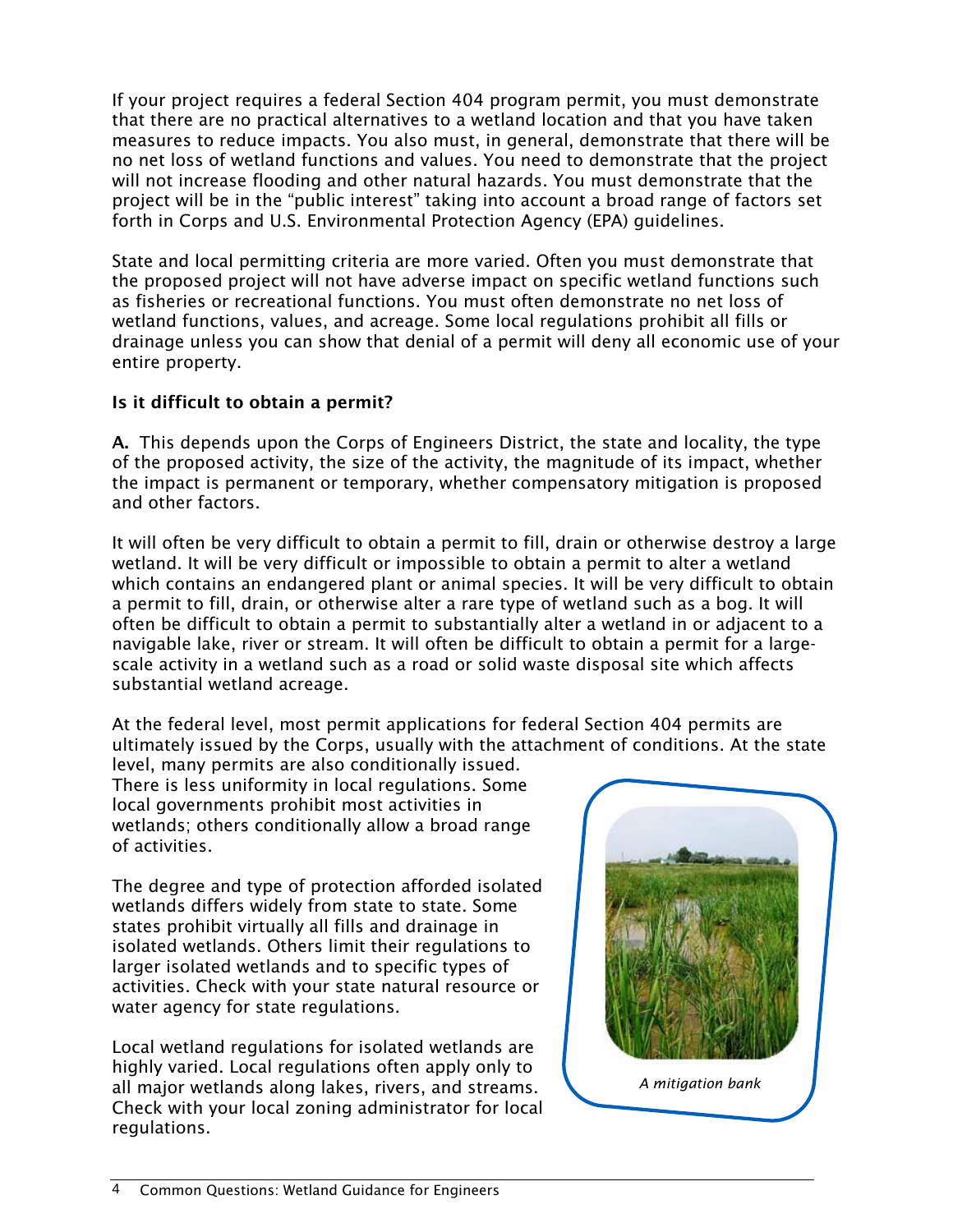## If the regulatory agency denies a permit application, will this be a "taking" of my (or my client's) private property?

A. Federal and state courts have broadly upheld federal, state, and local wetland regulations against Constitutional challenges including challenges that regulations are a "taking" of private property except where regulations deny all economic use of entire properties. Even then, courts have often sustained regulations if the proposed activities will threaten public safety or cause a nuisance. See J. Kusler, 2005. Common Legal Questions: Wetland Regulations in this series.

# How much fact-finding will my consultant or I need to undertake to obtain a permit?

A. This will depend, again, upon the federal, state, and local regulations in effect for the area, the type and size of the project, whether compensatory mitigation is proposed, and other factors. In general, regulatory agencies require detailed factfinding including preparation of environmental impact statements (or comparable reports) for large fills or drainage projects (e.g., tens or hundreds of acres), for projects which may impact rare wetland types or wetlands serving as habitat for rare or endangered species, or wetlands with a special issue or problem such as a proposed fill in a riverine wetland which serves as a flood conveyance area.

Regulatory agencies also typically require more detailed fact-finding if the project applicant proposes to carry out major wetland restoration, creation, or enhancement to compensate for losses.



# How can I determine the functions and values of a particular wetland?

A. There is no easy way to accurately describe functions, functional values, and values. Knowing the overall type of wetland (e.g., Hydrogeomorphic Class) and its location can suggest particular functions and values. For example, a wetland located immediately adjacent to a river will likely perform some flood conveyance function/value. Wetlands bordering lakes, streams, and the ocean often play erosion control and water quality protection functions/values. Virtually all types of wetlands throughout the landscape may serve habitat functions/values.

Knowing overall wetland type will not, however, provide a detailed picture of functions and values.

The most common method for assessing individual functions/values is to visit the wetland and to assess possible functions on a function-by-function basis based upon observed characteristics of the wetland and surrounding lands and waters. A variety of rapid, formal wetland assessment methods have been developed by scientists to help evaluate the functions and values of particular wetlands. (Bartoldus, 1999). All,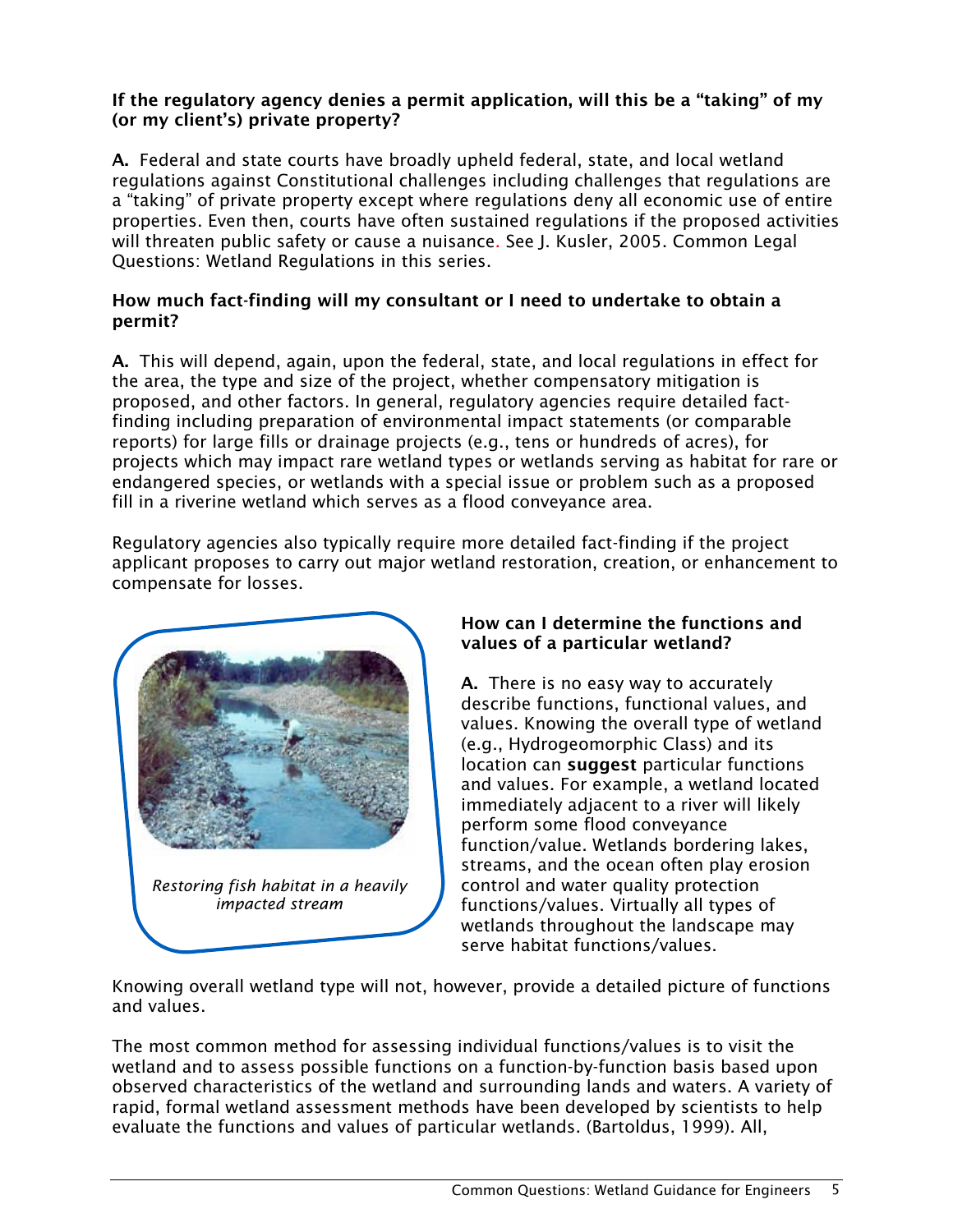however, have proven subject to limitations. More detailed assessment methods which provide more accurate evaluation of specific functions are also available but are often expensive to apply. For example, hydrologic and hydraulic models may be used to evaluate flood conveyance and flood storage. WETTHINGS, Biocriteria, HEP, and other habitat evaluation models may be used to evaluate fisheries, amphibians, and other habitat functions.

See Common Questions: Wetland Assessment in this series for more information.

# Do regulators require that a particular wetland assessment method be used?

A. In general, no. Regulatory agencies at federal, state, and local levels have not endorsed a single wetland assessment method for regulatory purposes although the federal agencies expressed general support for the HGM method in 1997. Some states, like Florida, have adopted wetland assessment methods. The assessment and other fact-finding required by regulatory agencies at all levels depends upon the wetland regulations in effect for the area (state, local), specifics of the proposed activity, the type of wetland, and other factors.

#### How do I find a consultant to help develop a permit application, develop a mitigation plan, assist me with regulatory permitting, or help implement restoration, creation or enhancement to compensate for losses?

A. You might begin by calling your local federal, state, and local regulatory offices and asking for recommendations. Often regulators will not recommend a specific individual but may give you a list of consultants working in the area. A few states such as Michigan and Oregon have put together comprehensive lists of individuals and firms offering consulting services. Both lists are available on the web. The Sacramento District of the Corps has also assembled a list which is available on their web site.

A second option is to join the Society of Wetland Scientists. Members receive a directory of over 4,000 wetland scientists with names, addresses, telephone numbers, and in some instances e-mail addresses. The directory provides some limited

information concerning areas of interests for listed individuals. The directory does not provide specific information on consulting services. But, you might skim these lists to find scientists who live and work in the project area and who work for consulting firms.

A third option is to look in the phone book for environmental consulting firms and then make some calls.

# Where can I obtain wetland maps?

A. Wetland maps are available from several sources:



(1) Federal maps. National Wetland Inventory maps are available from the U.S. Fish and Wildlife Service. Digital maps are available from the NWI web site. See below.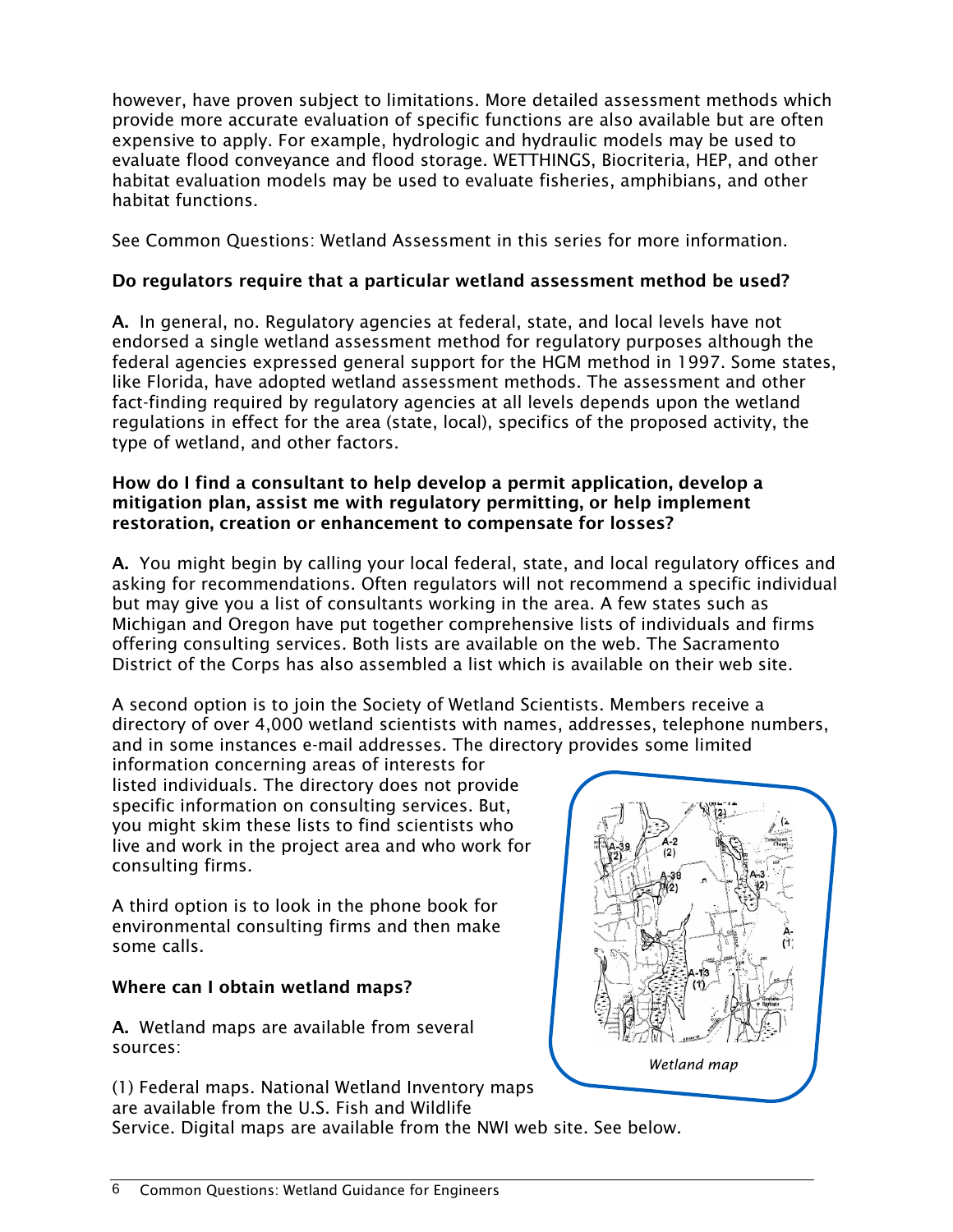(2) State wetland maps. These are generally available from the state Department of Natural Resources or Water Resources Agency. Some states have placed them online.

(3) Local maps. A small number of local governments have undertaken their own wetland mapping. Also, zoning maps showing wetland conservation zones may be available from the local (town, city, county, village) zoning administrator.

See Common Questions: Wetland Definition, Delineation, and Mapping in this series for more sources of information.

## Is it difficult to locate the boundaries of regulated wetlands?

A. This depends. In many instances the location of the wetland boundary is quite easily identified. This is particularly true for coastal and estuarine wetlands where the high tide line is visible and the wetland is characterized by salt tolerant wetland plants which are easily identified. The boundary is also clear for many coastal, lakeshore, and riverine wetlands where there are bluffs or steep banks and a narrow transition area between wetland and upland.

However, boundaries are often difficult to locate in low gradient areas such as broad floodplains adjacent to rivers, lakes, and the oceans where the wetland gradually transitions into upland with no clear demarcation in plant species. Boundaries are also often difficult to determine where there are long term, major fluctuations in ground and surface water levels such as some Prairie Potholes and "flats" wetlands. They are often difficult to determine where subsurface drainage has occurred (e.g., agricultural tile) and the condition and effectiveness of the drainage is unclear. Finally, boundaries are often difficult to determine where urbanization, agriculture and other watershed conditions have dramatically changed the hydrology and areas are becoming wetter or dryer. Vegetation and soils may be a poor indicator or hydrology.

See Common Questions: Wetland Definition, Delineation, and Mapping in this series for more sources of information.

#### How can I determine the exact boundary of a regulated wetland?

A. The federal Section 404 program has not adopted regulatory maps. Most state and local wetland regulatory programs, however, have adopted regulatory maps. If you believe that your proposed activity may be located in a federally regulated wetland, you can request the Corps to determine the wetland boundaries at the site. However, due to heavy workloads, it may take many months for the Corps to make such a field determination.

The Corps in 1987 adopted a Wetland Delineation Manual which is used by the Corps and some other agencies in identifying wetlands subject to Section 404 permitting requirements and in determining precise boundaries. This manual uses three types of information simultaneously to identify a wetland—plants, hydrology, and soils.

If you believe that your proposed activity may be located in a federally regulated wetland, you can expedite the regulatory review process by contracting with a consultant to delineate wetland boundaries applying the 1987 Manual. You can then submit the delineation report to the Corps with your permit application.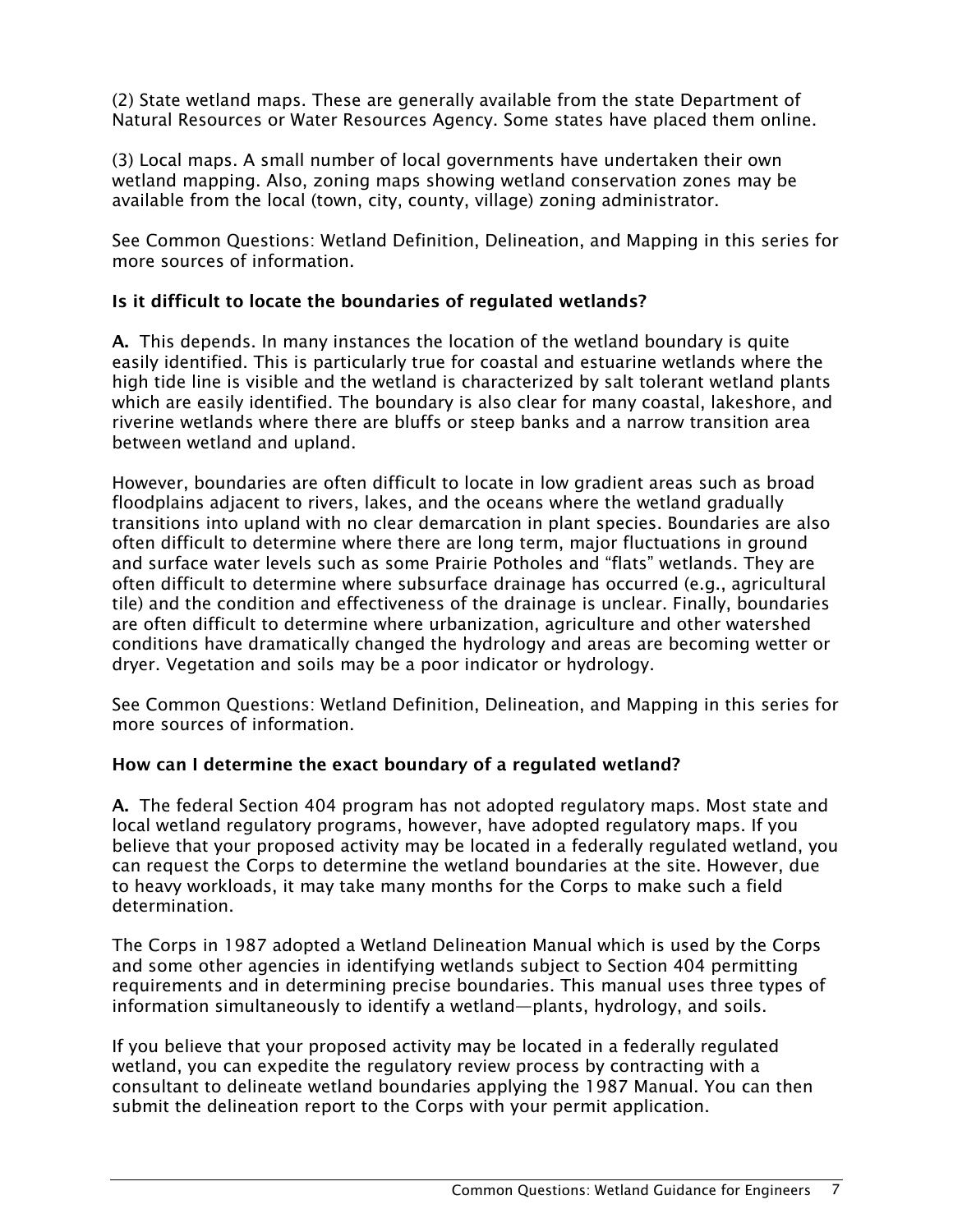Some Corps districts such as Sacramento have published on the web guidance for preparation of such a report. The Corps may choose not to accept the consultant report and carry out their own delineation.

Some states such as Michigan provide assistance to landowners in identifying wetland boundaries. A number of states such as Florida, New York, and Michigan have published their own wetland delineation manuals. Also some state and local wetland regulations only apply to areas which are mapped as wetlands on local or state regulatory maps. States and local governments also typically utilize plants, hydrology, and soils to determine more precisely the boundaries of mapped wetlands since wetland maps are typically at quite large scale.

### Is it possible to restore or create wetlands to compensate for damage or losses?

A. Yes and no. It is often possible to restore or create wetlands with some wetland functions and values equaling or exceeding those of naturally occurring wetlands. In some instances the specific functions such as flood storage may exceed those of naturally occurring wetlands. However, it is difficult or impossible to restore or create other functions such as certain habitat or pollution control functions which depend upon mature wetland soils. Even if functions are replaced, the incidence of costs and benefits will often change if the restoration occurs at a site other than the original site.

See Common Questions: Wetland Restoration, Creation, and Enhancement in this series for more sources of information.

### What uses may be made of constructed wetlands?

A. Constructed wetlands can be used for a broad range of purposes. Constructed wetlands are now often used for stormwater retention and detention. Constructed wetlands can also be designed to not only store and slowly release flood waters but remove sediment, litter, toxics, nutrients and other pollutants.

Constructed wetlands are also broadly used to treat domestic, and to some extent, industrial wastes.

Constructed wetlands are, in some instances, used for recreation purposes. Thousands of farm ponds have been created for water supply and recreation (fishing, swimming) purposes. Often farm ponds are now often designed with wetland areas.

Constructed wetlands are, in some instances, used by Duck Clubs, Conservation Commissions, not for profits and landowners to produce waterfowl and other wildlife for hunting and viewing purposes.

#### What are the keys to successful restoration, creation, or enhancement projects?

A. Keys to success restoration, creation, and enhancement projects include:

- Clearly defining project goals,
- Getting the hydrology "right",
- Creating a self-sustaining system,
- Incorporating the capability for mid-course corrections in project design, and
- Protecting and managing the wetland (as needed) over time.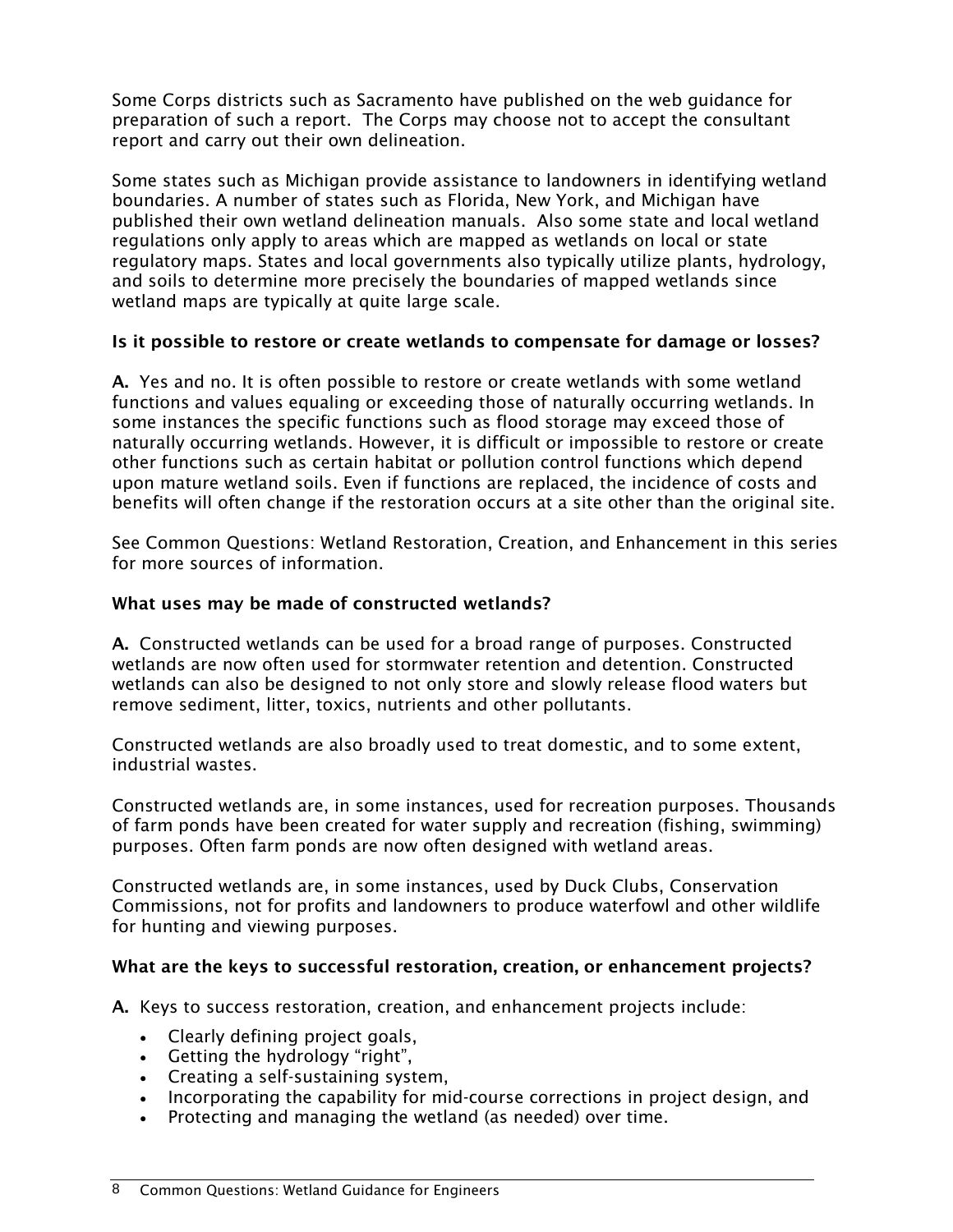See Common Questions: Wetland Restoration, Creation, and Enhancement in this series for more sources of information.

### Where can I obtain design guidance for impact reduction measures and for the design of wetland restoration or creation projects?

A. A number of publications are available which provide design guidance for wetland projects. See bibliography and contact your own state wetland office. See also Common Questions: Wetland Restoration, Creation and Enhancement in this series.

# Can I use a mitigation bank to compensate for project impacts?

A. This depends upon a variety of factors including the specific types and magnitude of impacts posed by a proposed project, the regulatory standards in effect for the area, and the policies of the regulatory agencies. Many but not all regulatory agencies allow the use of mitigation banks to help compensate for certain types of habitat losses.



Even if use or a mitigation bank is approved by a regulatory agency, the project sponsor must also typically carry out on site impact reduction and compensation measures. Regulatory agencies usually require onsite impact reduction and restoration measures for impacts which are unique to the setting such as potential increased flooding, erosion, and pollution, erosion on other properties or destruction of fish and other habitat for a particular water body. Buying mitigation credits in a mitigation bank tens of miles from an impacted site may help compensate for losses regionally but will be of little solace to landowners adjacent to a project site subject to increased flooding, erosion, or other losses.

### Where can I go to receive training in wetland impact assessment, impact reduction, and compensation (restoration, creation, enhancement)?

A. Many universities such as Rutgers University, University of Wisconsin, Cornell, and Ohio State University offer wetland courses. The Corps offers a variety of wetland training courses. And, a number of consulting firms and not for profits offer wetland courses. The Association of State Wetland Managers also offers a number of wetland training courses each year. We have listed web sites for many of these courses. See below.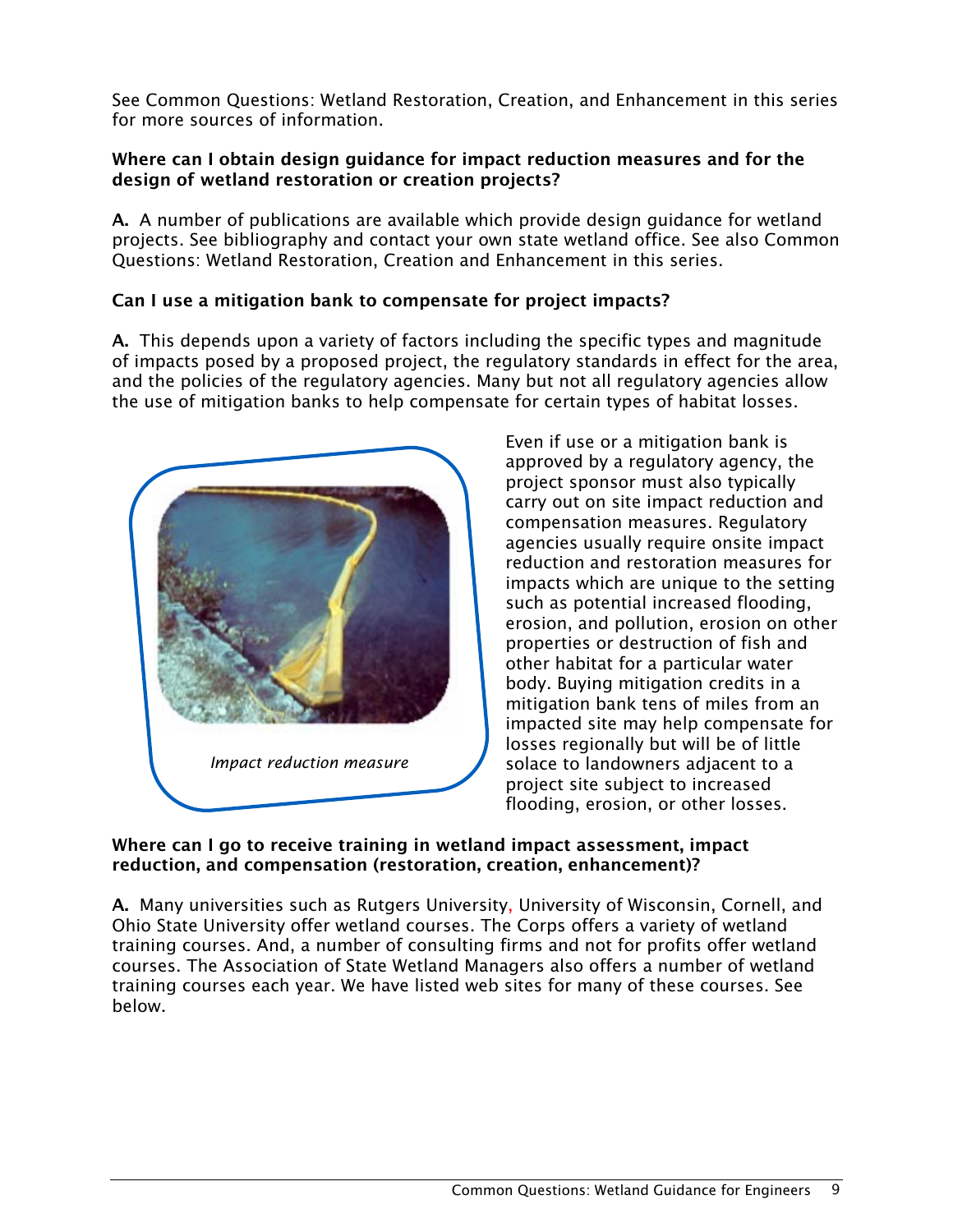Where do I go to get more information on wetland maps, delineation, restoration, and other aspects of wetland management?

A. We have attached a list of suggested readings and a list of web sites which we have found useful.



# SUGGESTED READINGS

See other question and answer guides addressing frequently asked questions in this series.

- Bartoldus, C. 1999. A Comprehensive Review of Wetland Assessment Procedures: A Guide for Wetland Practitioners. Environmental Concern, Inc. St. Michaels, MD.
- Kadlec, R. and R. Knight. 1995. Treatment Wetlands: Theory and Implementation. Lewis Publishers. Boca Raton, Florida.
- Kusler, J. & M. Kentula (eds.). 1990. Wetland Creation and Restoration: The Status of the Science. Island Press, Washington, D.C.

Mitch, W. and J. Gosslink. 1993. Wetlands 2<sup>nd</sup> Edition. Van Nostrand Reinhold, New York

Moshiri (ed.). 1994. Constructed Wetlands for Water Quality Improvement. Lewis Publishers. Boca Raton, Florida.

National Research Council. 1992. Restoration of Aquatic Ecosystems: Science, Technology, and Public Policy. National Academy Press. Washington, D.C.

- National Research Council. 1995. Wetlands: Characteristics and Boundaries. National Academy Press. Washington, D.C.
- Payne, N. 1992. Techniques for Wildlife Habitat Management of Wetlands. MaGraw-Hill, Inc. New York, New York.
- Steinberg. 1991. Wetlands and Real Estate Development Handbook, 2nd Edition. Government Institutes. Rockville, Maryland.

Strand, M. 1996. Wetlands Deskbook. Environmental Law Institute, Washington, D.C.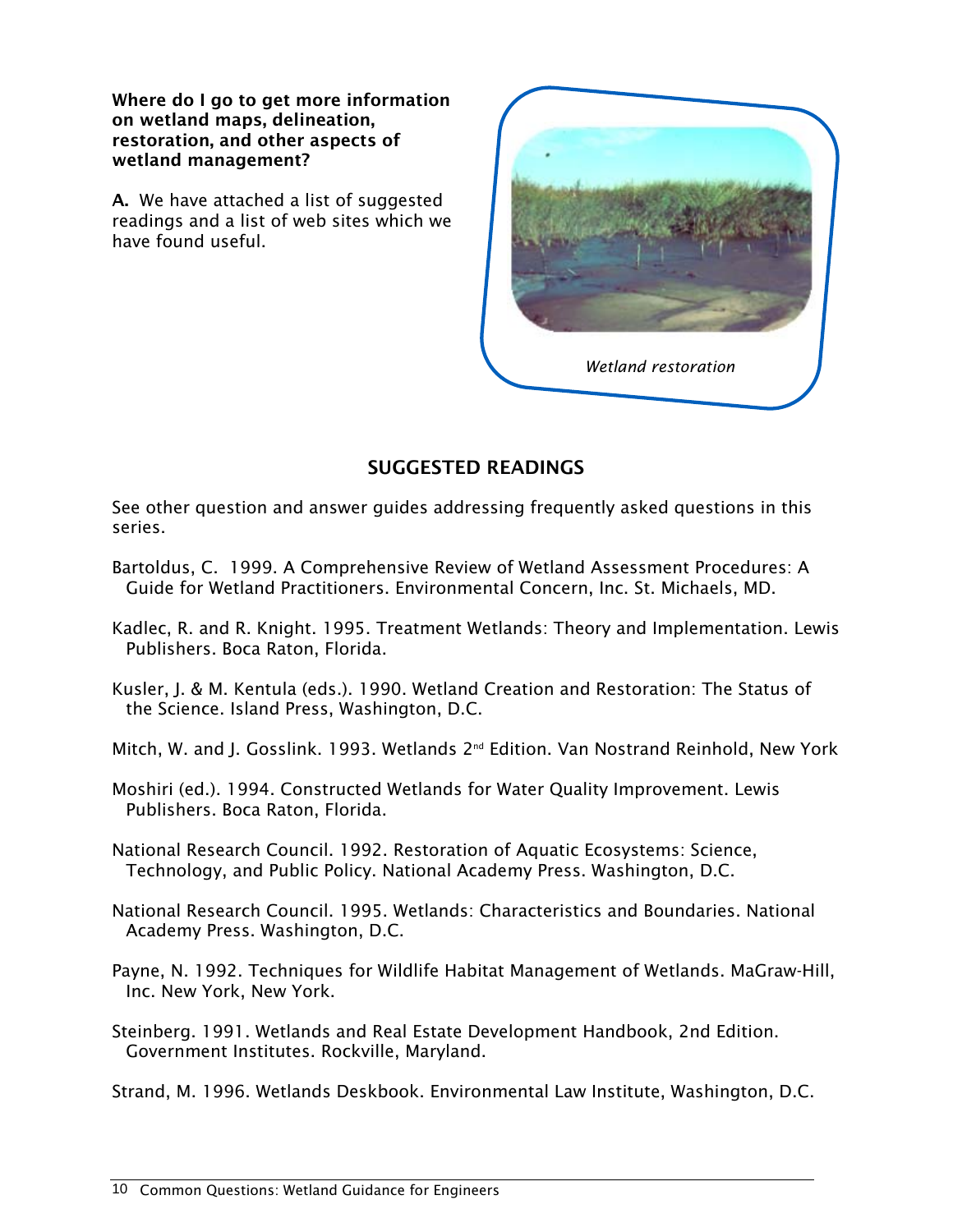- Tiner, R. 1999. Wetland Indicators: A Guide to Wetland Identification, Delineation, Classification, and Mapping. Lewis Publishers, Washington, D.C.
- U.S. Environmental Protection Agency. 1990. Water Quality Standards for Wetlands. Office of Water Regulations and Standards. EPA/440/S-90-011. Washington, D.C.
- U.S. Environmental Protection Agency. 1993. Natural Wetlands and Urban Stormwater: Potential Impacts and Management. Office of Wetlands, Oceans and Watersheds, Wetlands Division. Washington, D.C. 843-R-001.

Want, W. 2004 update. The Law of Wetland Regulation, Clark Boardman Callaghan

World Wildlife Fund. 1992. Statewide Wetland Strategies: A Guide to Protecting and Managing the Resource. Island Press. Washington, D.C.

# SUGGESTED WEB SITES

http://www.nrcs.usda.gov/technical/stream\_restoration/ Stream Corridor Restoration by the Federal Interagency Stream Corridor Restoration Working Group. Stream Corridor Restoration: Principles, Processes, and Practices.

http://www.ibiblio.org/london/constructed-wetlands-links.html Constructed wetlands links.

http://www.epa.gov/owow/wetlands/restore/ River Corridor and Wetland Restoration. U.S. Environmental Protection Agency

http://www.nal.usda.gov/wqic/Constructed\_Wetlands\_all/index.html Water Quality Information Center. Constructed Wetlands Bibliography.

http://www.epa.gov/owow/wetlands/restore/links Wetlands Restoration Links by State. U.S. Environmental Protection Agency

http://www.cicacenter.org/swift.html

Construction Industry Compliance Assistance, State Wetland Information Tool. State-bystate description of state wetland programs.

http://www.nal.usda.gov/wqic/Bibliographies/conwet2.html Constructed Wetlands and Water Quality Improvement (II)

http://wetlands.fws.gov/ U.S. Fish and Wildlife Service National Wetlands Inventory

www.nwi.fws.gov/bha

National wetland plant lists. U.S. Fish and Wildlife Service, Branch of Habitat Assessment.

www.epa.gov/owow/wetlands U.S. Environmental Protection Agency, Wetlands. Section 404 regulations.